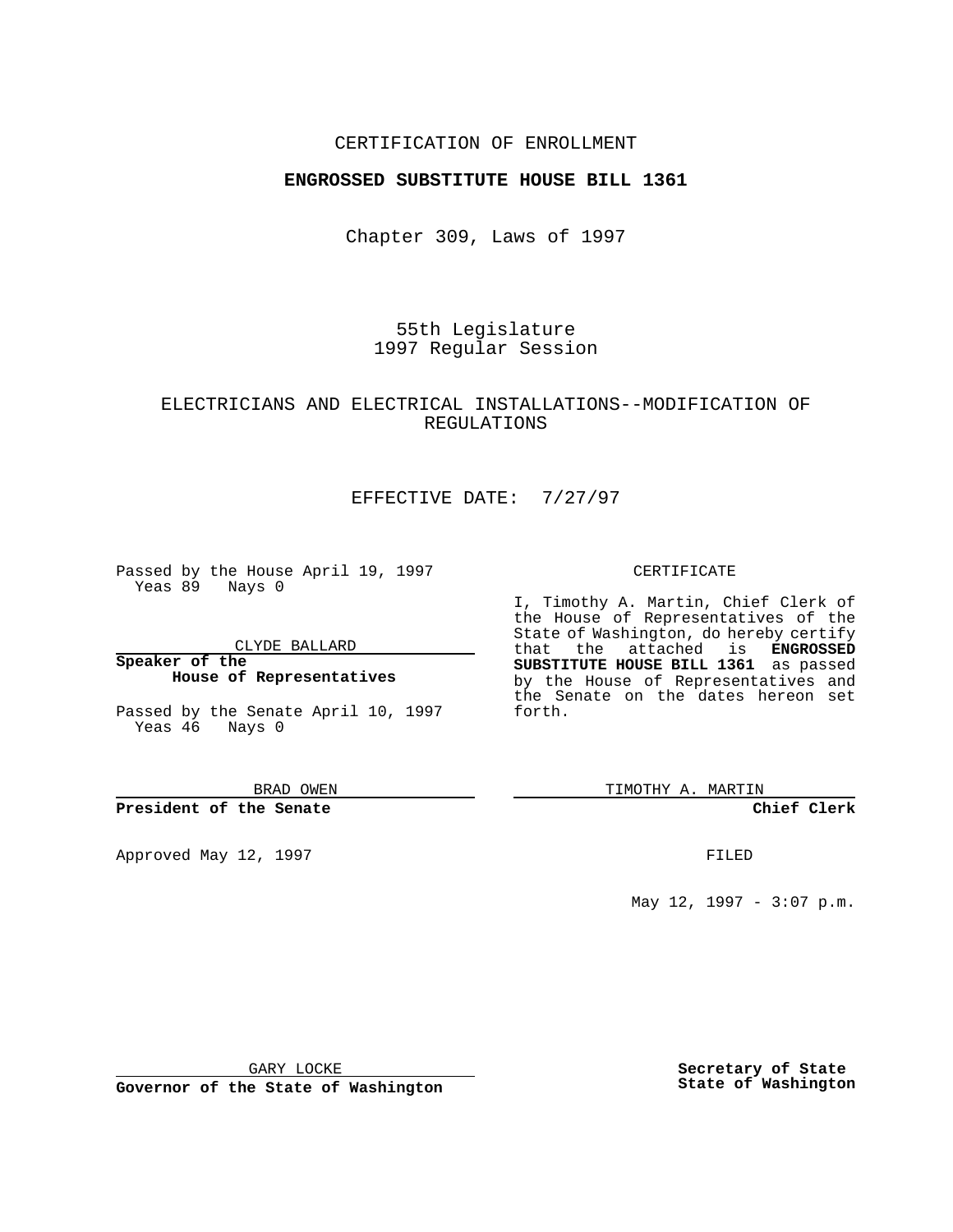# **ENGROSSED SUBSTITUTE HOUSE BILL 1361** \_\_\_\_\_\_\_\_\_\_\_\_\_\_\_\_\_\_\_\_\_\_\_\_\_\_\_\_\_\_\_\_\_\_\_\_\_\_\_\_\_\_\_\_\_\_\_

\_\_\_\_\_\_\_\_\_\_\_\_\_\_\_\_\_\_\_\_\_\_\_\_\_\_\_\_\_\_\_\_\_\_\_\_\_\_\_\_\_\_\_\_\_\_\_

Passed Legislature - 1997 Regular Session

AS AMENDED BY THE SENATE

**State of Washington 55th Legislature 1997 Regular Session**

**By** House Committee on Commerce & Labor (originally sponsored by Representatives Clements, Skinner and Honeyford)

Read first time 03/05/97.

 AN ACT Relating to regulation of electricians and electrical installations; and amending RCW 19.28.510, 19.28.520, 19.28.530, and 19.28.070.

BE IT ENACTED BY THE LEGISLATURE OF THE STATE OF WASHINGTON:

 **Sec. 1.** RCW 19.28.510 and 1996 c 241 s 6 are each amended to read as follows:

 (1) No person may engage in the electrical construction trade without having a current journeyman electrician certificate of competency or a current specialty electrician certificate of competency issued by the department in accordance with this chapter. Electrician certificate of competency specialties include, but are not limited to: Residential, domestic appliances, pump and irrigation, limited energy system, signs, and nonresidential maintenance.

 (2) A person who is indentured in an apprenticeship program approved under chapter 49.04 RCW for the electrical construction trade or who is learning the electrical construction trade may work in the electrical construction trade if supervised by a certified journeyman electrician or a certified specialty electrician in that electrician's specialty. All apprentices and individuals learning the electrical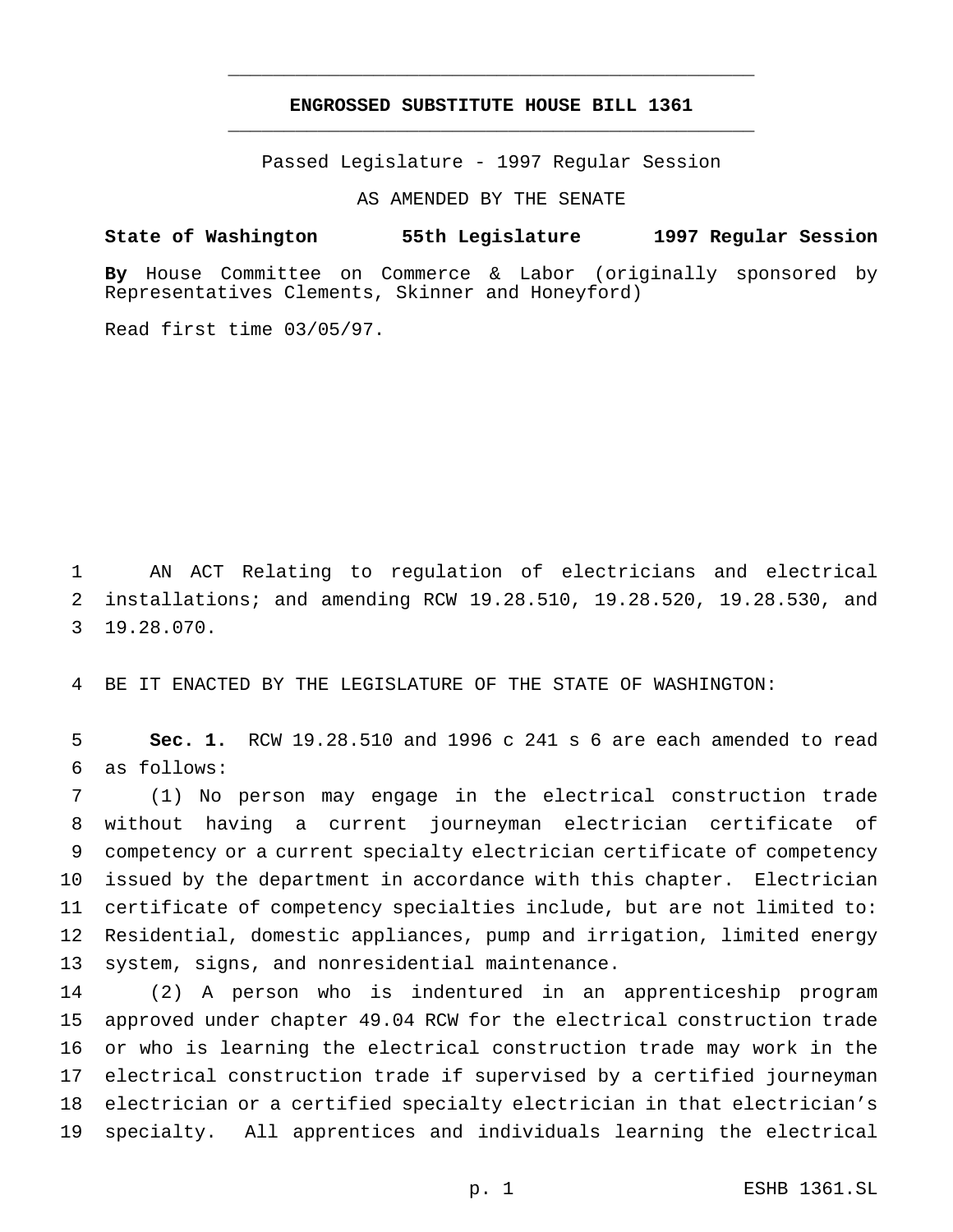construction trade shall obtain an electrical training certificate from the department. The certificate shall authorize the holder to learn the electrical construction trade while under the direct supervision of a journeyman electrician or a specialty electrician working in his or her specialty. The holder of the electrical training certificate shall renew the certificate annually. At the time of renewal, the holder shall provide the department with an accurate list of the holder's employers in the electrical construction industry for the previous year and the number of hours worked for each employer. An annual fee shall be charged for the issuance or renewal of the certificate. The department shall set the fee by rule. The fee shall cover but not exceed the cost of administering and enforcing the trainee certification and supervision requirements of this chapter. Apprentices and individuals learning the electrical construction trade shall have their electrical training certificates in their possession at all times that they are performing electrical work. They shall show their certificates to an authorized representative of the department at the representative's request.

 (3) Any person who has been issued an electrical training certificate under this chapter may work if that person is under supervision. Supervision shall consist of a person being on the same job site and under the control of either a journeyman electrician or an appropriate specialty electrician who has an applicable certificate of competency issued under this chapter. Either a journeyman electrician or an appropriate specialty electrician shall be on the same job site as the noncertified individual for a minimum of seventy-five percent of 27 each working day unless otherwise provided in this chapter. ((The ratio of noncertified individuals to certified journeymen or specialty electricians working on a job site shall be:

 (a) From September 1, 1979, through December 31, 1982, not more than three noncertified electricians working on any one job site for 32 every certified journeyman or specialty electrician;

33 (b) Effective January 1, 1983,)) (4) The ratio of noncertified individuals to certified journeymen or specialty electricians working on a job site shall be:

36 (a) Not more than two noncertified individuals working on any one job site for every specialty electrician or journeyman electrician 38 working as a specialty electrician( $(i+$ 

39  $(e)$  Effective January 1, 1983,) i and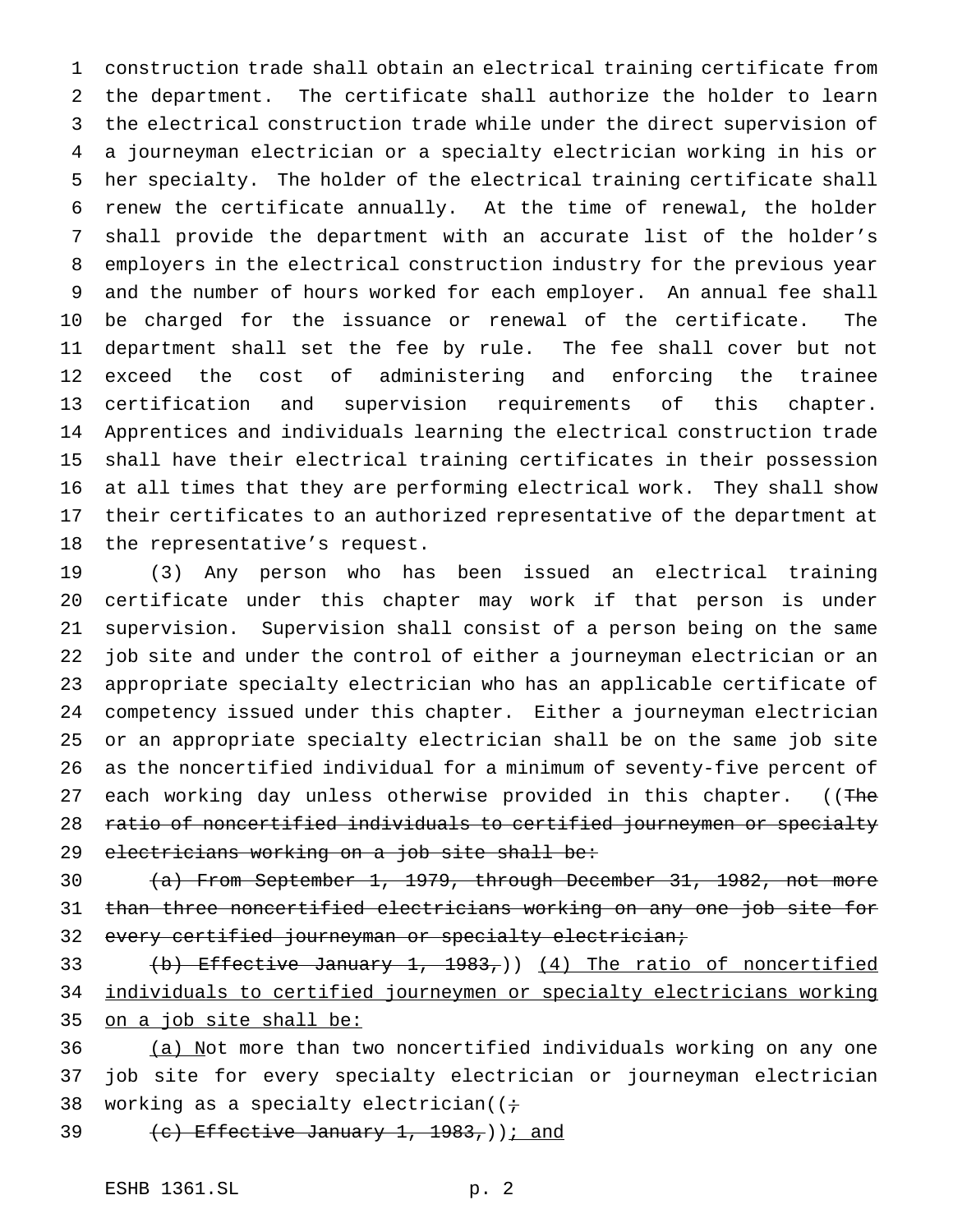(b) Not more than one noncertified individual working on any one 2 job site for every certified journeyman electrician( $(-)$ ), except that 3 the ratio requirements ((do not apply to a trade school program in the electrical construction trade established during 1946)) shall be one certified journeyman electrician to no more than four students enrolled in and working as part of an electrical construction program at public community or technical colleges, or not-for-profit nationally 8 accredited trade or technical schools licensed by the work force 9 training and education coordinating board under chapter 28C.10 RCW. In meeting the ratio requirements for students enrolled in an electrical 11 construction program at a trade school, a trade school may receive 12 input and advice from the electrical board.

 An individual who has a current training certificate and who has successfully completed or is currently enrolled in an approved 15 apprenticeship program or in ((a technical school)) an electrical 16 construction program ((in the electrical construction trade in a school 17 approved)) at public community or technical colleges, or not-for-profit nationally accredited technical or trade schools licensed by the 19 ((commission for vocational education)) work force training and education coordinating board under chapter 28C.10 RCW, may work without direct on-site supervision during the last six months of meeting the practical experience requirements of this chapter.

23  $((4+))$  (5) The electrical contractor shall accurately verify and attest to the electrical trainee hours worked by electrical trainees on behalf of the electrical contractor.

 **Sec. 2.** RCW 19.28.520 and 1980 c 30 s 3 are each amended to read as follows:

 Any person desiring to be issued a certificate of competency as provided in this chapter shall deliver evidence in a form prescribed by the department affirming that said person has met the qualifications 31 required under RCW 19.28.530((, as now or hereafter amended)). An electrician from another jurisdiction applying for a certificate of 33 competency must provide evidence in a form prescribed by the department affirming that the person has the equivalent qualifications to those 35 required under RCW 19.28.530.

 **Sec. 3.** RCW 19.28.530 and 1988 c 81 s 13 are each amended to read as follows: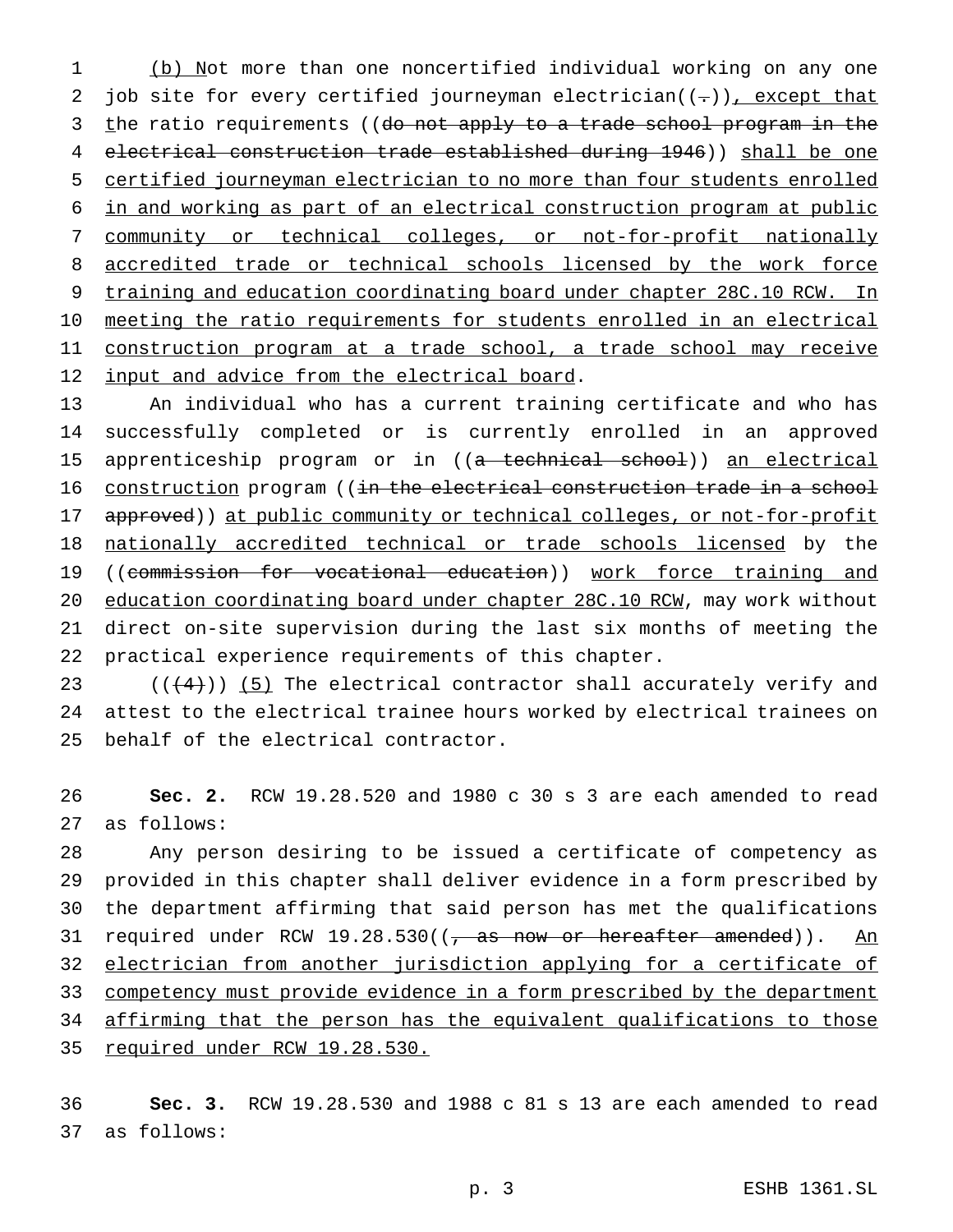(1) Upon receipt of the application, the department shall review the application and determine whether the applicant is eligible to take an examination for the journeyman or specialty certificate of competency.

5 (a) To be eligible to take the examination for a journeyman 6 certificate the applicant must have:

 (i) Worked in the electrical construction trade for a minimum of four years employed full time, of which two years shall be in industrial or commercial electrical installation under the supervision 10 of a journeyman electrician ((certified under this chapter)) and not more than a total of two years in all specialties under the supervision 12 of a journeyman electrician ((certified under this chapter)) or an 13 appropriate specialty electrician ((certified under this chapter or  $have)$ ) *i* or

15 (ii) Successfully completed an apprenticeship program approved 16 under chapter 49.04 RCW for the electrical construction trade.

17 (b) To be eligible to take the examination to become a specialty 18 electrician the applicant shall have:

19 (i) Morked in that specialty of the electrical construction trade, 20 under the supervision of a journeyman electrician ((certified under 21 this chapter)) or an appropriate specialty electrician ((certified 22 under this chapter)), for a minimum of two years employed full 23 time( $(\tau)$ ) *i* or ((have))

24 (ii) Successfully completed an approved apprenticeship program 25 under chapter 49.04 RCW for the applicant's specialty in the electrical 26 construction trade.

27 ((Before January 1, 1984, applicants for nonresidential maintenance specialty licenses are eligible to become nonresidential maintenance specialists upon certification to the department that they have the equivalent of two years full-time experience in that specialty field. Persons applying before January 1, 1984, for a journeyman certificate 32 are eligible to take the examination to become journeymen until July 1, 1984, upon certification to the department that they have the equivalent of five years full-time experience in nonresidential maintenance, of which two years shall be in industrial electrical installation.))

37 (c) Any applicant who has successfully completed a two-year 38 ((technical school)) program in the electrical construction trade (( $\frac{1}{1}$ ) 39 a school that is approved)) at public community or technical colleges,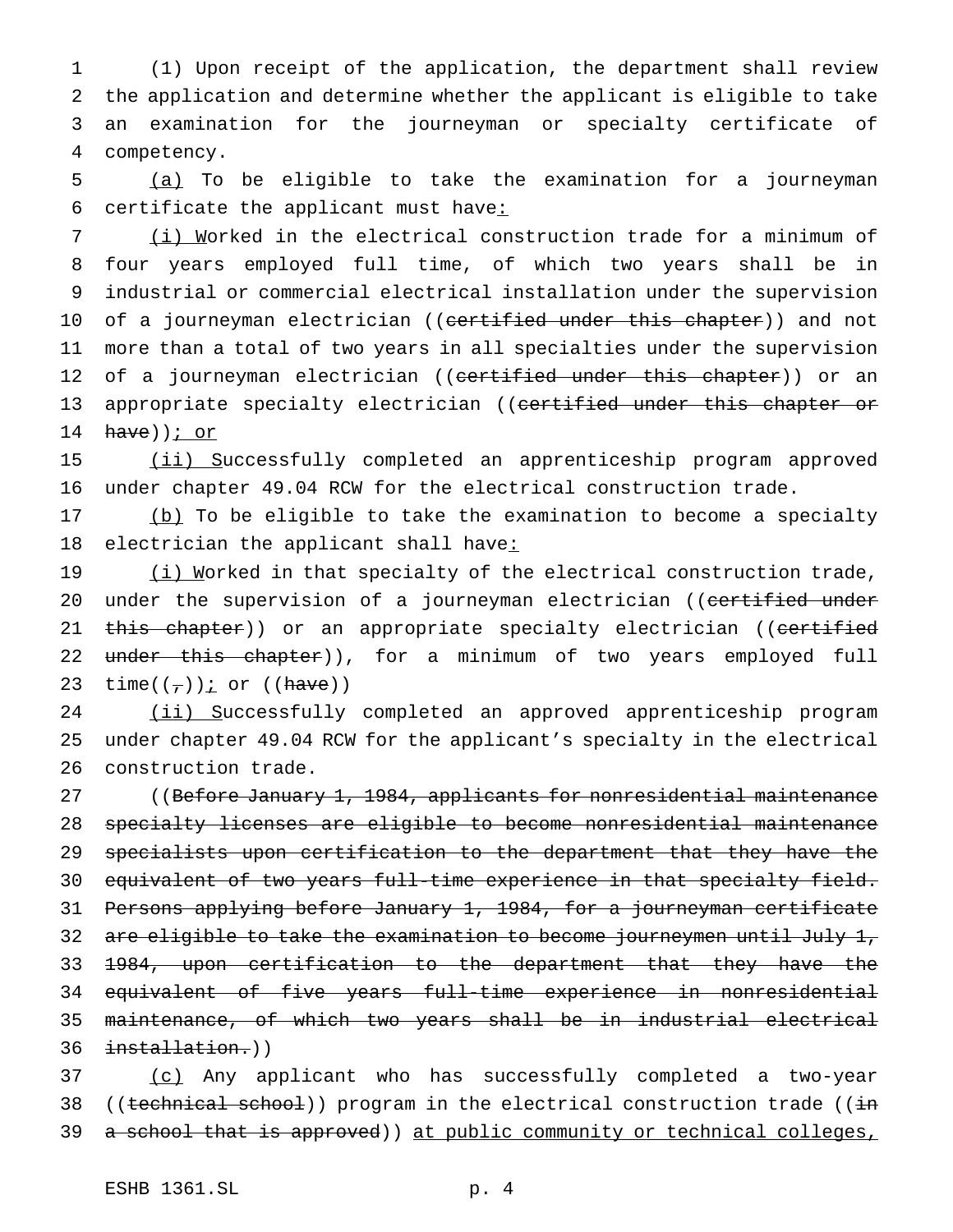1 or not-for-profit nationally accredited technical or trade schools 2 licensed by the ((commission for vocational education)) work force 3 training and education coordinating board under chapter 28C.10 RCW may 4 substitute up to two years of the technical or trade school program for two years of work experience under a journeyman electrician. The applicant shall obtain the additional two years of work experience required in industrial or commercial electrical installation prior to the beginning, or after the completion, of the technical school program. Any applicant who has received training in the electrical construction trade in the armed service of the United States may be eligible to take the examination for the certificate of competency. 12 ((Any applicant who is a graduate of a trade school program in the electrical construction trade that was established during 1946 is 14 eligible to take the examination for the certificate of competency.)) 15 (d) No other requirement for eligibility may be imposed.

 (2) The department shall establish reasonable rules for the examinations to be given applicants for certificates of competency. In establishing the rules, the department shall consult with the board. Upon determination that the applicant is eligible to take the examination, the department shall so notify the applicant, indicating the time and place for taking the examination.

 **Sec. 4.** RCW 19.28.070 and 1986 c 156 s 4 are each amended to read as follows:

 The director of labor and industries of the state of Washington and the officials of all incorporated cities and towns where electrical inspections are required by local ordinances shall have power and it shall be their duty to enforce the provisions of this chapter in their respective jurisdictions. The director of labor and industries shall 29 ((have power to)) appoint ((an)) a chief electrical inspector(( $\frac{1}{1}$  and such assistant inspectors as he shall deem necessary to assist him in 31 the performance of his duties)) and may appoint other electrical 32 inspectors as the director deems necessary to assist the director in 33 the performance of the director's duties. The chief electrical inspector, subject to the review of the director, shall be responsible 35 for providing the final interpretation of adopted state electrical standards, rules, and policies for the department and its inspectors, assistant inspectors, electrical plan examiners, and other individuals supervising electrical program personnel. If a dispute arises within